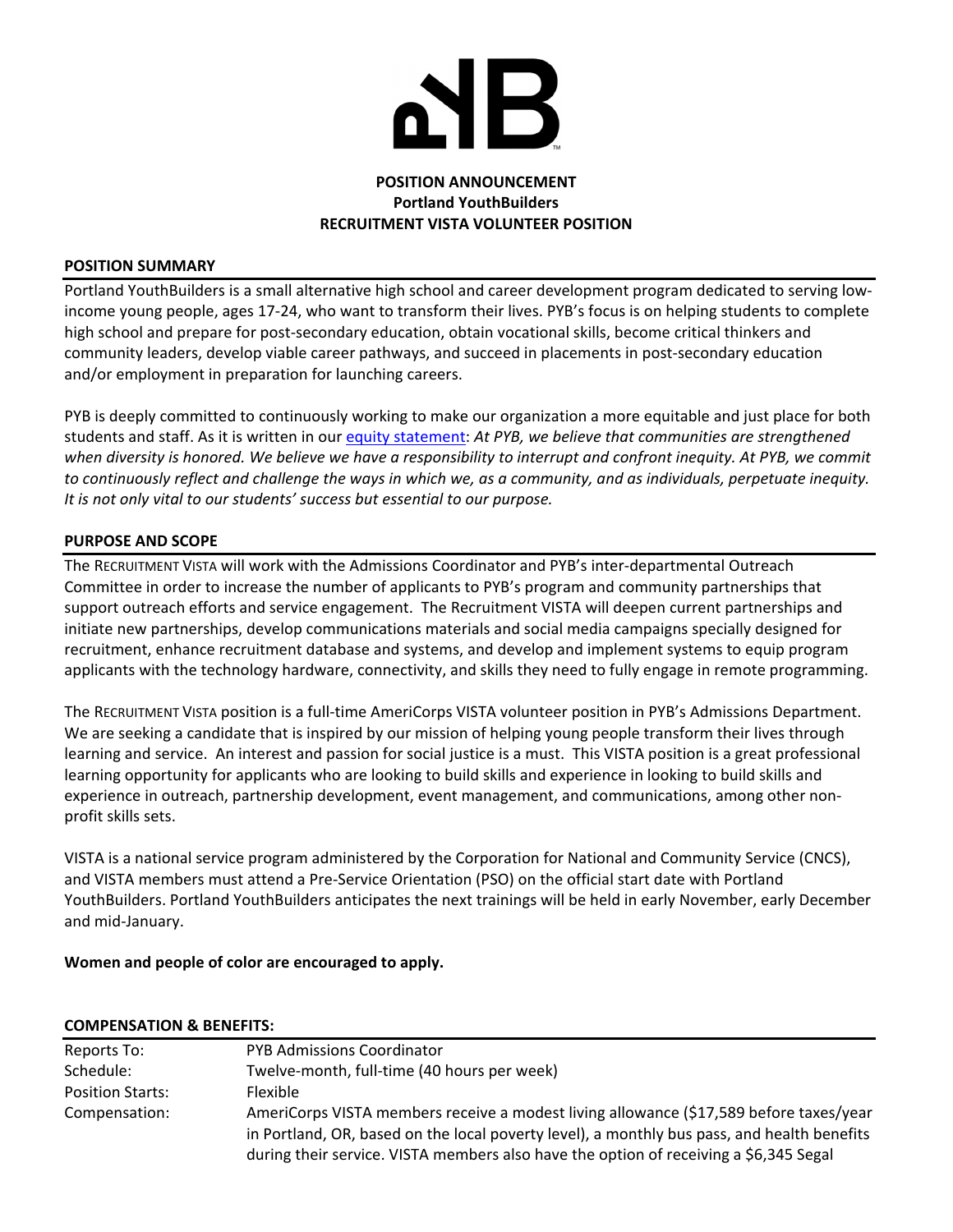AmeriCorps Education Award after completing their term of service. There are a variety of other benefits such as eligibility‐based childcare assistance, relocation allowance, and federal non‐competitive status.

## **SUMMARY OF BROAD AREAS OF RESPONSIBILITY**

# **Collaborate with PYB's Outreach Committee to:**

- Develop and Implement systems to equip program applicants with the technology hardware, connectivity, and skills required for successful engagement in remote programming
- Identify recruitment goals and set benchmarks
- Develop recruitment partnerships
- Create and design communication materials, including print materials and social media campaigns
- Plan and coordinate recruitment events
- Improve systems for data collection and reporting on partnership activities, including data entry FilemakerPro database

# **QUALIFYING KNOWLEDGE, SKILLS, AND EXPERIENCE**

- GED or High School Diploma; Bachelor's Degree preferred
- Valid Driver's License and a good driving record (for the purposes of insurance coverage)
- Reliable transportation required; access to a car preferred
- Experience working in an office environment including the use of word processing, spreadsheet, and database software (Salesforce preferred)
- Strong attention to detail
- Experience with print and digital design
- Excellent written and verbal communication skills
- Some evening and weekend work may be required
- During the COVID pandemic, PYB has required periods of remote work. Though we are fully onsite as of September 2021, quarantine protocols or shifts in public health advisories may necessitate a shift back to remote programming. The VISTA member must have the capacity to serve from home using various digital tools (e.g. Zoom). If remote service is required, PYB will provide the technology needed to work from home.
- COVID vaccination is required except for allowable medical/religious exemptions
- AmeriCorps VISTA eligible
	- o Ability to pass pre‐employment criminal background check and drug testing
	- o Must be a United States citizen or permanent resident

## **APPLICATION INSTRUCTIONS**

To apply, please e‐mail your *cover letter and resume* to Mary Hou mary.hou@pybpdx.org. Please include *"Application Recruitment VISTA"* in the subject line.Applications will be reviewed as they are received, and applicants are strongly encouraged to apply early. Applications will be accepted until the position has been filled. **For more information**, visit our website at www.pybpdx.org.

Portland YouthBuilders' mission connects us to people and communities across Portland. We are proud to be an equal opportunity employer and do not discriminate on the basis of race, color, sex, sexual orientation, age, religion, creed, marital status, national origin, political affiliation, disability, veteran status, or any other classifications applicable by law. Portland YouthBuilders is committed to the diversity of our people, programs and services. The organization acts affirmatively in the employment and advancement of qualified people of color. Auxiliary aids and services are available upon request to individuals with disabilities. TTY1-800-735-2900

PYB employees and volunteers must successfully complete a criminal background and drug test check prior to work. Portland YouthBuilders is a Drug Free Workplace and adheres to the requirements of the Drug Free Workplace Act. Portland YouthBuilders' students and staff are *subject to random drug tests.*

- $\circ$  This project was funded in part (25%) by a grant awarded under the YouthBuild Initiative in the amount of \$1,500,000 as *implemented by the U.S. Department of Labor's Employment and Training Administration.*
- o This program financed in part with funds provided through Worksystems, Inc. from the U.S. Department of Labor, the City of *Portland, and the Department of Housing and Urban Development.*